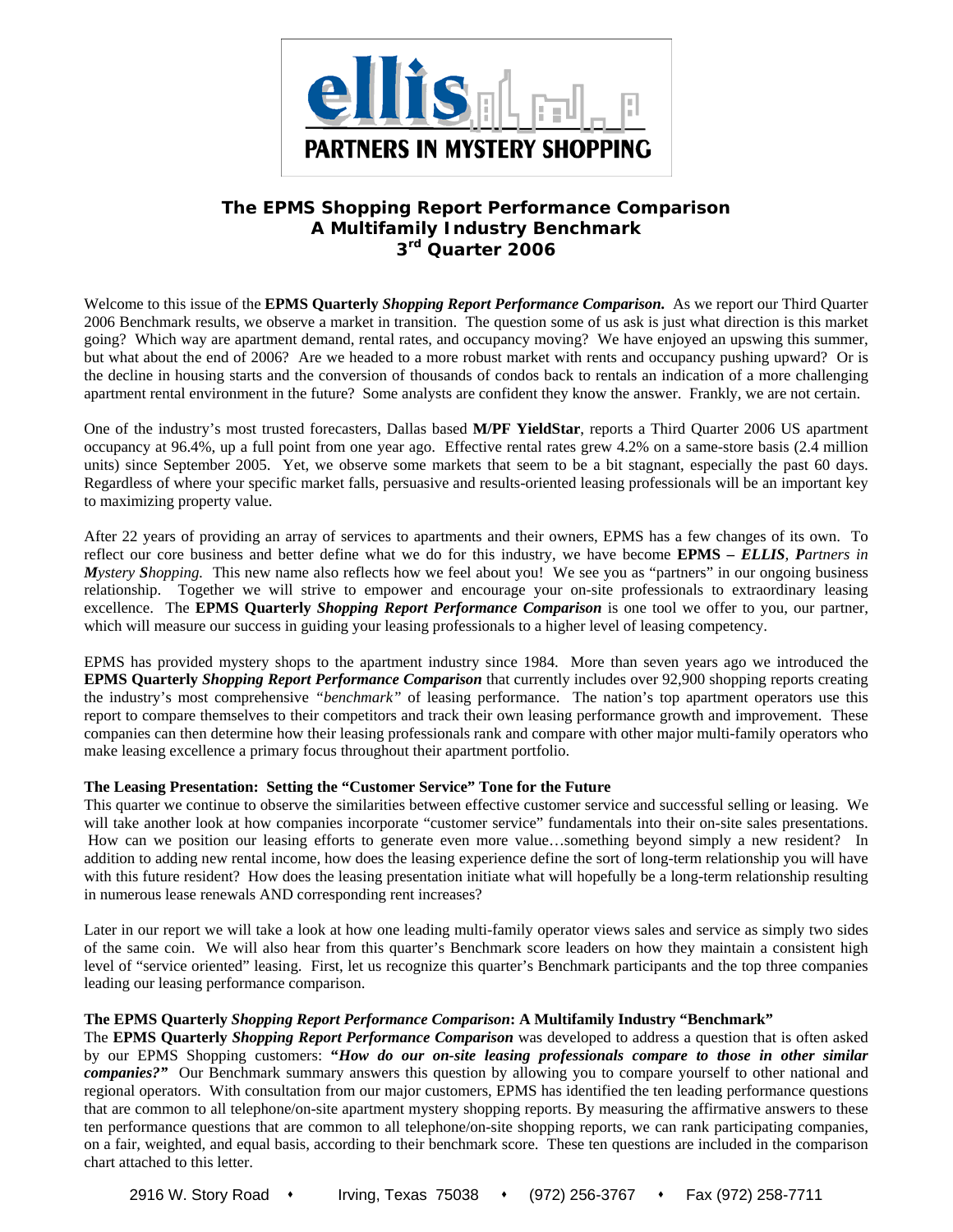# **37 Participating Companies Representing 5,003 Total Shops**

Participation in the **EPMS Quarterly** *Shopping Report Performance Comparison* is a benefit reserved for those companies who are frequent, long-term shopping customers. A minimum of 40 shops during the quarter is required to be included. This quarter's summary participation represents a shopping report total of 5,003 evaluations. We are delighted to welcome Lyon Apartment Communities to this quarter's comparison.We want to identify and warmly thank all the current companies who contributed their shopping data to this quarter's *Shopping Report Performance Comparison*.

| Amli Residential             | Drucker & Falk, LLC               | <b>Pinnacle Realty Management</b>   |  |  |
|------------------------------|-----------------------------------|-------------------------------------|--|--|
| <b>Archstone Communities</b> | <b>Equity Residential</b>         | Post Properties                     |  |  |
| AvalonBay Communities, Inc.  | <b>Fairfield Residential</b>      | Prometheus Real Estate Group        |  |  |
| Bozzuto & Associates         | Fogelman Management Group         | RAM Partners, LLC                   |  |  |
| <b>BRE</b> Properties        | Gables Residential Services       | Rockwell Management                 |  |  |
| Capreit                      | Greystar Management               | <b>RREEF</b>                        |  |  |
| <b>Capstone Real Estate</b>  | JPI                               | Simpson Property Group              |  |  |
| <b>Carmel Partners</b>       | <b>Legacy Partners</b>            | Tarragon Management, Inc.           |  |  |
| Colonial Properties Trust    | <b>Lincoln Property Company</b>   | United Dominion Realty Trust (UDRT) |  |  |
| <b>Concord Management</b>    | Lynd Company, The                 | Village Green Companies             |  |  |
| CTL Management, Inc.         | <b>Lyon Apartment Communities</b> | <b>Waterton Property Management</b> |  |  |
| <b>CWS Apartment Homes</b>   | Metric Property Management        | ZOM Residential Services, Inc.      |  |  |
|                              | Milestone Management              |                                     |  |  |

#### **Third Quarter 2006 Spikes Up Almost a Point to 84.4% compared to 2005**

Although no where close to our all time record Third Quarter average of 86.1% set in 2003, this quarter represents almost a one-point increase from last year. At 84.44% with 5,003 shopping reports, we reverse a downward trend that began in 2004. Below is a 7-year summary of the Third Quarter Benchmark averages as well as the highest and lowest average scores of the participants. The 19.6 point gap between the top and bottom companies is much lower this quarter than last year's 35 point gap. Yet, the top company in the Third Quarter 2005 comparison, Irving-based JPI, achieved the highest average score in the history of the comparison.

| Third Quarter                   | Overall Average | Company Score – Average Ranges | <b>Total Shops</b> |       |
|---------------------------------|-----------------|--------------------------------|--------------------|-------|
|                                 |                 | High                           | Low                |       |
| $3rd$ Quarter 2006              | 84.4%           | 92.5%                          | 72.9%              | 5,003 |
| $3rd$ Quarter 2005              | 83.5%           | 95.6%                          | 60.5%              | 5,256 |
| 3 <sup>rd</sup> Quarter 2004    | 85.5%           | 94.7%                          | 75.5%              | 4.879 |
| $3rd$ Quarter 2003              | 86.1%           | 94.1%                          | 73.5%              | 5,103 |
| 3 <sup>rd</sup> Quarter 2002    | 82.6%           | 90.3%                          | 69.5%              | 2.434 |
| 3 <sup>rd</sup><br>Quarter 2001 | 80.3%           | 94.3%                          | 66.0%              | 2,066 |
| 3 <sup>rd</sup> Quarter 2000    | 76.8%           | 83.4%                          | 56.2%              | 1,606 |

#### **Quarterly Trending**

The line graph below illustrates the predictable 7-year trend of lower benchmark average scores in the two middle quarters of the year, the second and third spring and summer quarters. This drop in leasing performance in the second and third quarters as measured by the **EPMS Quarterly** *Shopping Report Performance Comparison* parallels the busy spring and summer leasing season when demand is higher and apartment supply gets tight. Perhaps the leasing professionals are more casual or even lackadaisical as occupancy goes up? Maybe there is less scrutiny by upper management since "the numbers" look good and many executives are on vacation? There may also be a talent drain as many on-site people take vacations during the busy summer months. The familiar "smile" on the line graph also reflects an annual performance boost in the winter and fall when the "pickens" get slim and every prospect gets more attention and pressure to lease RIGHT NOW!

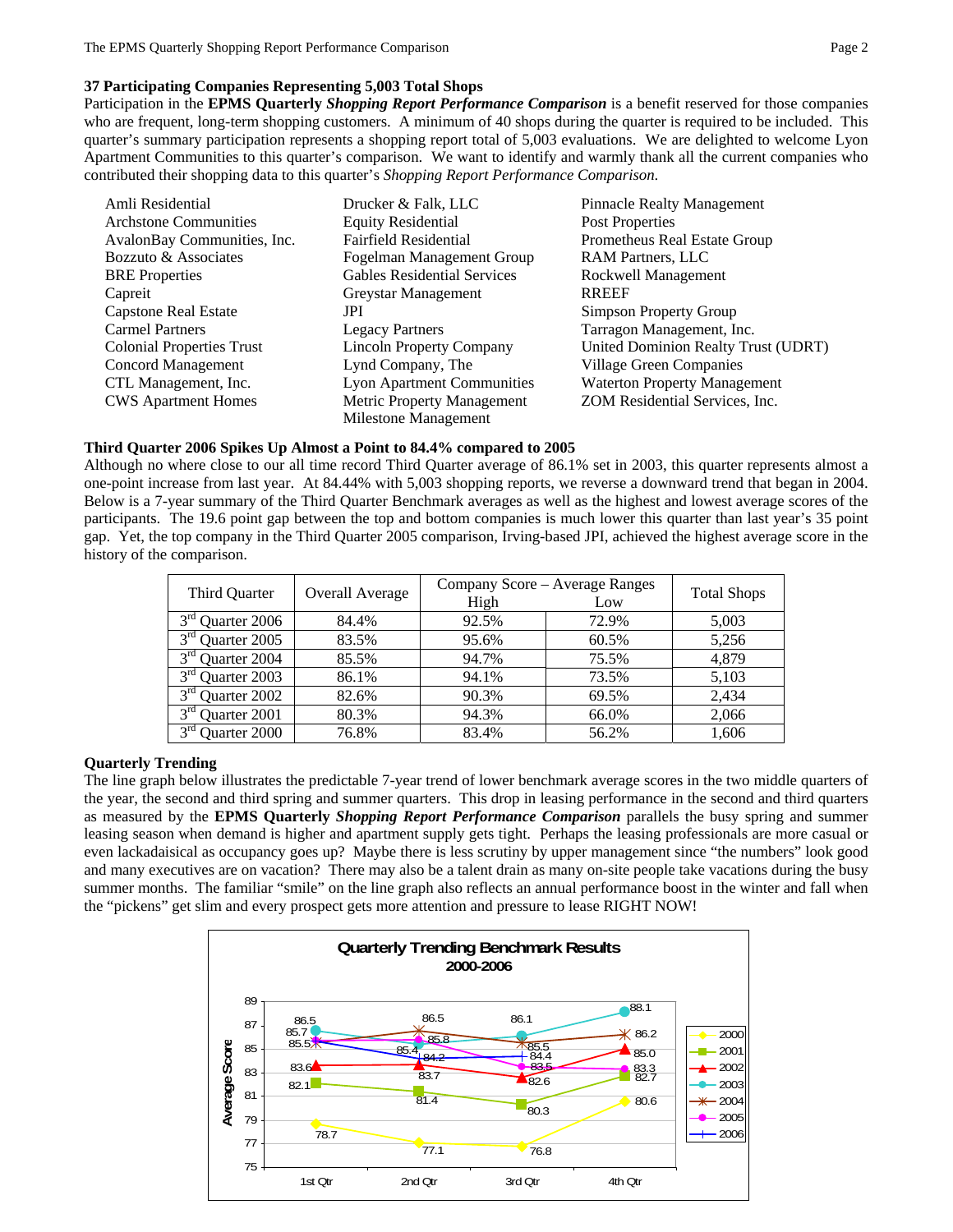### **Stopping the Spring and Summer Leasing Performance Drop**

If the trend remains true, the fourth quarter 2006 and first quarter 2007 should increase as much as a point and a half from the current Summer Benchmark average of 84.44%. After reporting this trend now for over three years, perhaps it is time for someone in our industry to solve the dilemma of the Spring and Summer leasing doldrums. Sure, leasing production goes up by the sheer increase in rental prospects. Yet, that is not an indication of better leasing. What would happen if your on-site professionals leased with the same expertise, enthusiasm, and sense of urgency in the Spring and Summer that our Benchmark averages indicate they exercise in the Fall and Winter? Might you then reach occupancy levels and create waiting lists that would better sustain you through the slower quarters?

### **Recommendations**

We would like to offer a few ideas to keep your leasing professionals at the top of their game even during the long hot days of Summer:

- Share with your on-site team this data that demonstrates the trend of lower leasing performance in the Spring and Summer. Your leasing professionals might be shocked by this information!
- Check vacation schedules to ensure each property is always staffed by one of your "A team" leasing professionals. Be aware of gaps in effective leasing due to inappropriate or inadequate staffing during the busiest leasing days or weeks.
- Consider using contract leasing experts in the Summer to cover for leasing staff vacations.
- Monitor your leasing efforts and maintain high levels of accountability in the Summer regardless of the number of leases and the property occupancy.
- Watch the vacation schedules of Regional Managers and on-site managers that might result in a lower performance level by other on-site personnel under their supervision.
- Create leasing promotions for Spring and Summer that are based not only on production but also on shopping scores and work ethic.
- Develop a company-wide sense of urgency throughout the Spring and Summer by communicating high expectations and through the executive team modeling professionalism, urgency, and excellence.
- Consider how your company "Summer casual" on-site dress code might affect leasing performance. Does casual dress translate into casual performance?

## **LPC Repeats and Achieves the Top Spot for a Second Quarter with a 92.53% Average Benchmark Score!**

Congratulations to the on-site professionals of Lincoln Property Company (LPC) for reaching the top position in our Third Quarter 2006 **EPMS Quarterly** *Shopping Report Performance Comparison*. While it is commendable to reach this pinnacle even just once, it is remarkable to earn the top spot two quarters in a row. Yet for LPC, there is even more to their enviable record. This Dallas-based nationwide operator of more than 100,000 apartment homes has been in first place nine quarters over the seven year history of our **EPMS Quarterly** *Shopping Report Performance Comparison*. The company has placed second eight times and has been at the number three position on the Benchmark five times! What a remarkable performance record! LPC Regional Vice President of the Mid-Atlantic Region, **John LeBeau**, is impressed by his team's ability to consistently rank in the top positions within the company. Considering that his region alone achieved a Benchmark average of 94% this quarter, the LPC win does not come as a complete surprise:

*"We are delighted to again be recognized as a leader in leasing excellence in the apartment industry. The credit has to go to over 3,000 Lincoln associates throughout the company who have joined us in making leasing more apartments a priority! We employ people at LPC that we trust with our success as a company. We want to honor these on-site professionals for their commitment to our residents as well as our owners and investors. This achievement epitomizes their dedication to the principles and values that make LPC successful."* 

Coming a very close second and third in this quarter's Benchmark average scores is Irving, TX-based **JPI Management Services** at 92.50% and **Tarragon Management, Inc.,** headquartered in New York City, with a 92.09% average. The competition was so close this quarter that any of these top three companies could have changed positions with just a few points on a few reports. There was only .03 difference between the top two places and less than half a point between all three. These companies play to win, and their high average Benchmark scores are not accidental but by design. Yet, more important than a higher point value on a shopping report, all three companies wholeheartedly agree that this Benchmark achievement directly influences performance. Their effort to earn a higher shopping score pays off in placing more rental prospects into their communities.

Read more about how companies score higher on the Benchmark and what it does to their bottom line in the Fourth Quarter 2005 Benchmark letter, http://www.epmsonline.com/benchmark/benchmark4Q05.pdf.

#### **How Do These Companies Consistently Stay on Top of the Benchmark?**

While some companies tend to drift in and out of the top positions in the **EPMS** *Shopping Report Performance Comparison*  others, like this quarter's leaders, are perennial and seem to always come up in the top five. Lincoln Property Company has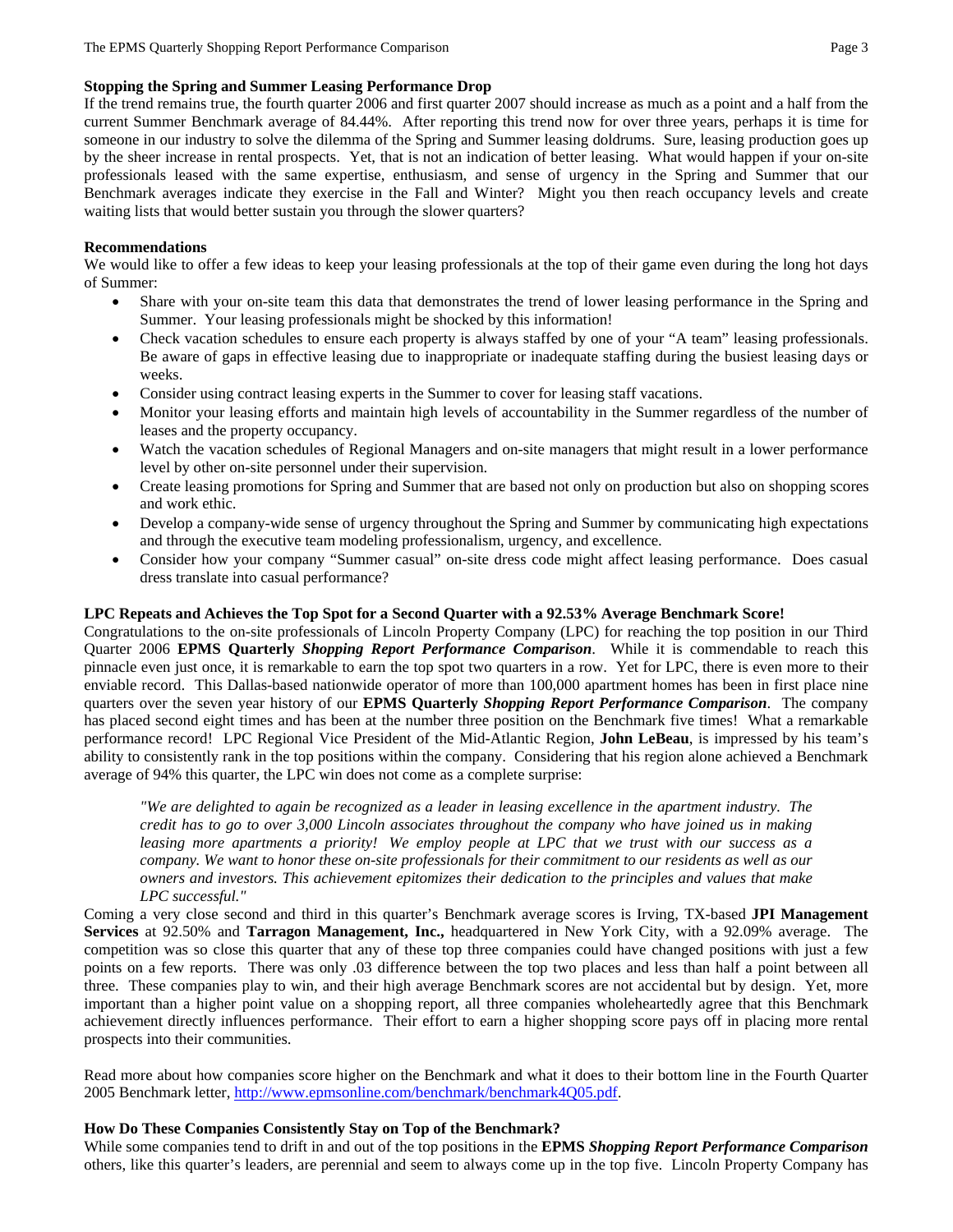been in the pinnacle of our report from day one. We asked LPC Vice President of Training and Marketing, **Maria Lawson,** just how her on-site leasing professionals were able to maintain such a consistently high level of performance. Her answer was to the point. "That is how we do business! Everyone at LPC knows, expects, and supports an exceptional level of leasing performance." The message is clear and consistent: "*Leasing is important at LPC and you are accountable to the company to be expert and effective."* A simple but powerful sales presentation is taught at all levels to new employees as well as the veterans. Powerful leasing skills are not merely supported at all levels...it is part of the LPC culture. "This is how we do business!" The expectation Lincoln demands of its leasing team is repeated over and over so that there is no question. Successful team members are recognized and awarded as much as they are held accountable.

Support by the executive team is also a success factor at Tarragon. "Our COO and President regularly send public recognition to our star leasing performers," says **Wendy Muse**, Tarragon Management, Inc.'s Vice President of Education. "It starts at the top. When our leasing professionals know it is important to the top brass, it becomes a priority to them!"

It is not uncommon for an LPC Regional Vice President to call and congratulate a leasing professional who has an exceptional shopping report score. An on-site professional with a poor shop might expect a call, too, though not as pleasant. Regardless, the message will be clear and consistent. Lawson repeats that message, "Leasing apartments is a core part of our business and you must do it well…or else." JPI Divisional President and Managing Partner, **JoAnn Blaylock,** is passionate about supporting her company's commitment to extraordinary leasing. "There is an expectation that starts at the very top with our COO, Ron Ingram. No one at JPI expects anything less than being on top every quarter."

Tarragon teaches, repeats, and *puts in writing* the company's leasing expectations. "Leasing professionals can reference these written expectations at any time. They are clearly stated in our written company policies," explains Muse. There is little confusion about what is expected at Tarragon. Accountability is easy to enforce.

The comments above are the highlights of our interesting interviews with these three real estate professionals. We found the similarities in their approaches amazing. When addressing this question of how their companies continue to score at the top in the quarterly benchmark, Lawson, Blaylock, and Muse in some form listed the same basic points:

- 1. **Have a clear and simple message**. The on-site teams hear it loud and often: "Superior leasing performance is important around here! We will not accept anything less!"
- 2. **Consistent and repetitive training.** Initial sales training is provided followed by ongoing reinforcement of "the message". While the curriculum is updated often, the basic sales approach is simple and easy to learn. The training is repeated often for all on-site personnel.
- 3. **Performance expectations are communicated in writing.** The measuring stick is crystal clear. The leasing professionals know what level of leasing is expected and how they will be made accountable.
- 4. **Accountability and Recognition Reinforce the Message.** Team members are held to the high standards and are rewarded when exceeding certain thresholds. They will also be disciplined or even terminated for under-performing.
- 5. **Absolute support by mid and top management.** The COO and company president drive the organization's efforts to have the best salespeople and incorporate this objective in all they do and say. Not just lip service, the executive team monitors shopping scores and other leasing performance indicators. They praise leasing excellence while offering "corrective feedback" in the case of individual weaknesses.

# **The "Right" Person in the Position**

These experts all mentioned one last and most important ingredient for success: *people*. All three companies credit employee selection as an extremely important factor in their accomplishments. "We find candidates who care about people and have a willingness to learn," says Muse. "We can teach most anyone about leasing and management, but we can't teach someone how to care." Blaylock agrees. "Selection is the basis of our success. JPI has developed a hiring model that gives us an excellent chance of getting the right person for the job." The company also has several long-term executives that personally interview candidates and have an uncanny ability to identify the people that are the best fit for JPI's culture and systems. LPC's Lawson notes that it is obvious if a person is right for the job. "You can tell by observing them on-site or listening to a recorded telephone shop if this leasing professional is natural in their approach. If the presentation seems awkward and canned, you probably don't have the right person." While each company has their own unique recruiting and hiring process, they all agree that the starting place is a nice, outgoing person. "Leasing professional candidates must like people and know how to treat people right, with respect," says Lawson.

# **Leasing as the Beginning of a Long-Term Relationship of Service**

Our customers have convinced us that the "leasing event" is much more than a sales job. It is the opportunity to demonstrate what living in a particular community that is managed by a specific identified management company will mean to the prospect's quality of life. We made the "marriage" analogy last quarter that seemed to ring true for many of our readers. The sales or leasing presentation is the courting, the initial overture to this prospect that we hope will grow into a mature relationship…a new resident! Customer service is the marriage, the ongoing nurturing of that new relationship. You cannot be successful with the latter if you do not first present a genuine and memorable proposal! The leasing presentation defines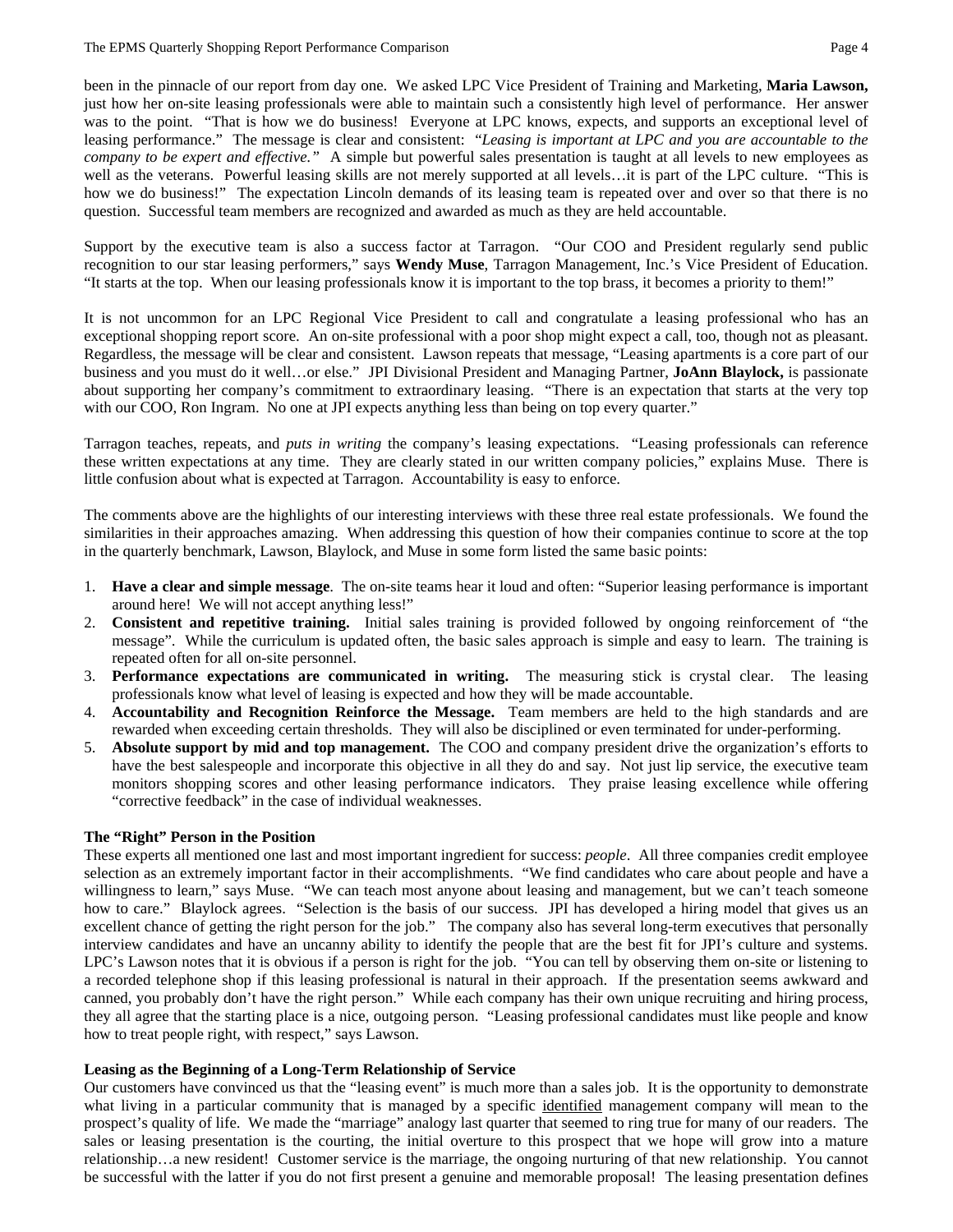and sets the tone for the rest of the new resident's stay. Here is how one service oriented apartment operator uses customer service principles to enhance their leasing efforts.

#### **Sales and Service are Synonymous in the "Post Experience"**

Enhancing the experience, the "Post Experience", is the goal of every interaction at a Post apartment community. Atlantabased Post Properties, a long-time Benchmark participant, views **sales** and **service** as one integrated event. "You cannot have one without the other," according to Post Properties' Vice President of Learning and Development, **Lori Addicks**. "In all Post training, when we talk about sales, we talk about service. It is one package." The company strives to create a unique experience with anyone who comes through the door. Regardless of a person's need, the Post leasing consultants are savvy individuals who recognize the necessity to be real and genuine with each prospect, resident, vendor, or other property visitor.

Whether leasing an apartment, helping a resident with a service need, or simply giving someone directions, all people interacting with a Post on-site professional enjoy a similar positive and upbeat experience. Even before a visitor opens the office door, each Post property makes a significant statement by their colorful and manicured landscaping and pleasing walkup appeal. The landscape associates and property engineers (service techs) are schooled in both leasing and marketing and understand their role in maintaining the long-time company reputation of excellence, often referred to as the "Post Experience". These on-site maintenance team members are equipped to answer questions from prospects and residents who might come by before the office opens. They have been known to answer telephone leasing calls and even show an apartment when the office is busy. "The performance of our property engineers has the highest direct correlation to resident satisfaction of any staff contact with the residents," says Addicks. "They are exposed to leasing through weekly property staff meetings and daily interactions in the leasing office. We even have several property engineers who have been known to lease right along with our leasing consultants!"

The integration of sales and customer service is a given in their ongoing leasing efforts**. Jennifer Geiger**, Post Properties' Director of Leasing Development, believes the same components of good customer service are crucial to an outstanding sales presentation. *Authenticity* is the goal of every interaction. "Post has moved away from simply teaching 'techniques' and we now want to empower our leasing consultants to go deeper and create a relationship built on trust," Geiger tells us. Rather than teaching canned responses to common resident and prospect questions, Post recruits sales professionals with superior communication skills who can step up to a high level of engagement with all people. "We call our leasing team members *consultants* because their focus is on solving problems, not just selling something." Not surprising, this partnering approach of providing solutions to an apartment seeker's rental needs is also the best approach to genuine and memorable customer service.

The Post approach to sales and service are calculated and by design; they reflect the company's core values. These values read like the main points of a customer service manual.

- Performance and Accountability
- Honesty and Integrity
- **Innovation**
- Quality
- **Service**
- Teamwork

It is obvious how these values, when incorporated into a sales strategy, can go far to perpetuate the genuine and *authentic* "Post Experience". In their sales and leasing efforts, the Post leasing consultants take a *service-first* approach to getting apartments filled. This gives every prospect a genuine taste of what service they can expect if they select a Post Community as their next home.

**E**llis Property Management Services remains your *Partners in Mystery Shopping.* Please note our new name. We feel it enhances our identity by better defining our core business: Shopping. **Ellis** is the name that is synonymous with the finest apartment mystery shopping in the apartment industry. Therefore, EPMS, a name you have known for more than two decades, now has a new twist. EPMS is now **Ellis,** *Partners in Mystery Shopping.* It is an honor to partner with you.

Thank you for your continued support. We look forward to partnering with you for the long term!

Sincerely,

Rick Ellis, CPM Joanna Ellis, CAPS

*Rick Ellis Joanna Ellis* 

President Executive Vice President rellis@epmsonline.com jellis@epmsonline.com